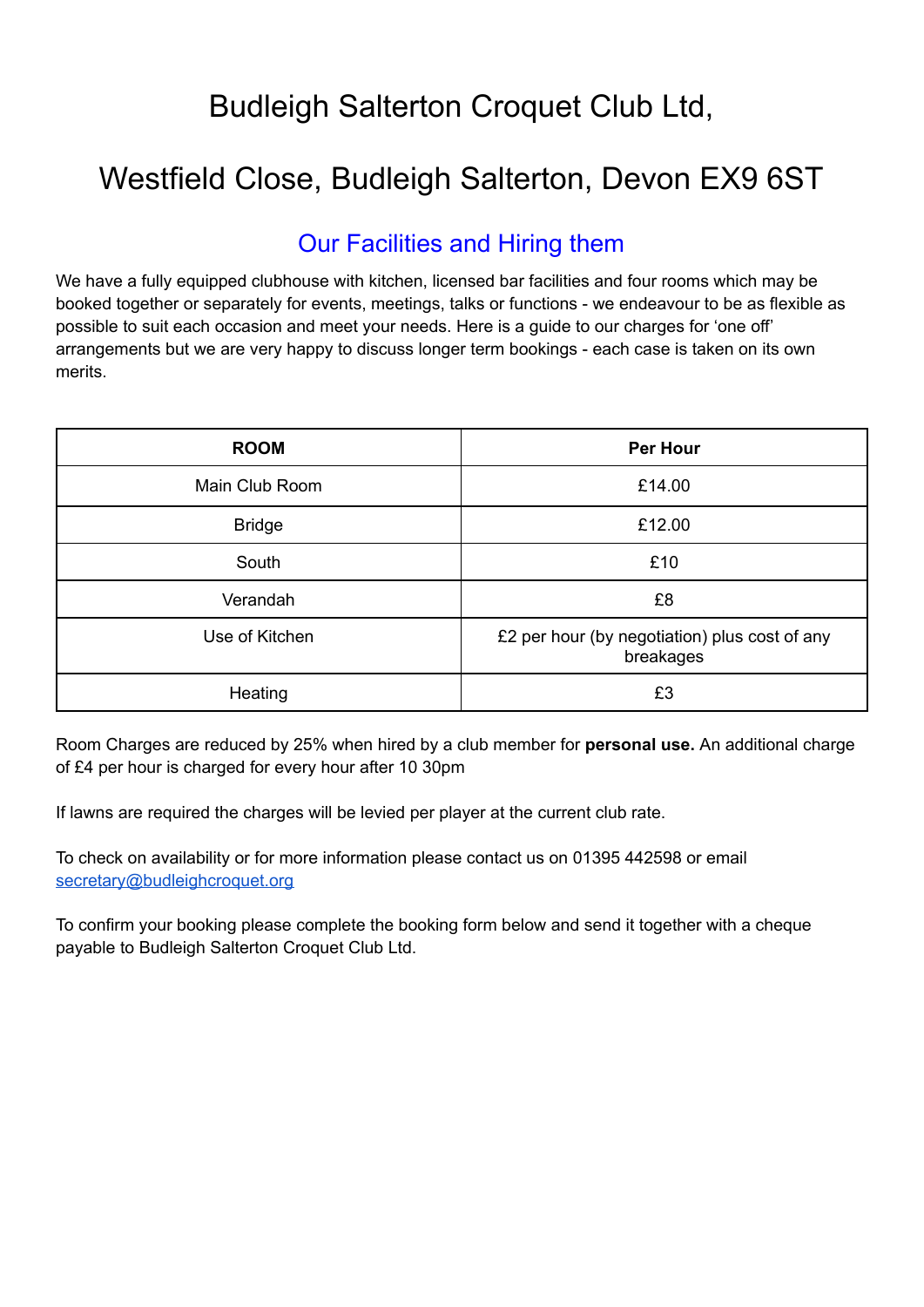#### CONDITIONS OF HIRE FOR THOSE HIRING/USING THE CLUB PREMISES Covid 19

- 1. The Hirer accepts that the Government's advice and regulations will apply at all times and that any revisions which may be made by the Government from time to time will be adopted and adhered to, if necessary without notice.The Club asks and expects Hirers to stay away from the club in any circumstance where they or a member of their bubble/group is feeling unwell or displaying flu like or other symptoms which may be indicative of Covid 19
- 2. Hirers or anyone in their bubble/group must not come to the club when required or advised to self-isolate according to government regulations and advice.

### **Emergency**

- 1. The Hirer must nominate a person(s) to keep an accurate number and list of everyone attending in case of fire or emergency or any purpose relating to the Cov 19 rules and regulations
- 2. If the building should have to be evacuated, the nominated person(s) will take responsibility for ensuring that children, people with a disability, and all present are escorted from the building.
- 3. The fire assembly point is in the far corner of the main car park.Look for the assembly sign.
- 4. Emergency access for fire, ambulance etc, must not be restricted at any time.
- 5. All users should familiarise themselves with the positions of the fire extinguishers.
- 6. Fire exits are marked. Do not block these exits during or after your activity.
- 7. The main doors must remain unlocked during your period of use.
- 8. All users are prohibited from bringing hazardous substances onto the premises.

#### **General**

- 1. Smoking is strictly forbidden on the premises.
- 2. Children under 12 years of age must be adequately supervised at all times.
- 3. If the bar is required, a Club member must be in attendance to supervise.
- 4. Only alcohol purchased from the Club may be consumed on the premises inside or out.
- 5. All electrical equipment brought onto the premises must be CE marked and where relevant a copy of equipment compliance certificates and any insurance certificates. These can be attached to the booking form.
- 6. This also applies if you are employing someone who will be supplying/using their own equipment on the premises.
- 7. Rubbish is to be placed in the appropriate (non)recycle bins.
- 8. The Club must be left in a clean and tidy state.

#### **Kitchen**

- 1. All users of the kitchen must follow current Health & Safety Regulations.
- 2. A familiarisation visit may be required for first time users of the kitchen.
- 3. All hirers/users of the kitchen will be given the following:
	- a. BSCC 'Kitchen Risk Assessment'
	- b. 'Kitchen Equipment Information'. A list of kitchen appliances and equipment can be found in the pack.
- 4. Any user serving food must complete the 'Foods Provisions File' (located in the kitchen) indicating what food has been served (as recommended by the EHO).
- 5. Ideally any kitchen user who intends preparing/cooking raw food will have completed a Level 2 Food Hygiene for Catering Course, or similar (BSCC use High Speed Online Training). This can be attached to the booking form.
- 6. Breakages and minor maintenance matters are to be recorded in the 'Red' general instruction file (located in the kitchen).
- 7. General rubbish is to be placed in the appropriate (non) recycle bins in the kitchen.
- 8. Any leftover food must be placed in recycle food bags and removed from the site.

If in doubt about your planned event, please contact the Club Secretary for further advice and booking confirmation.